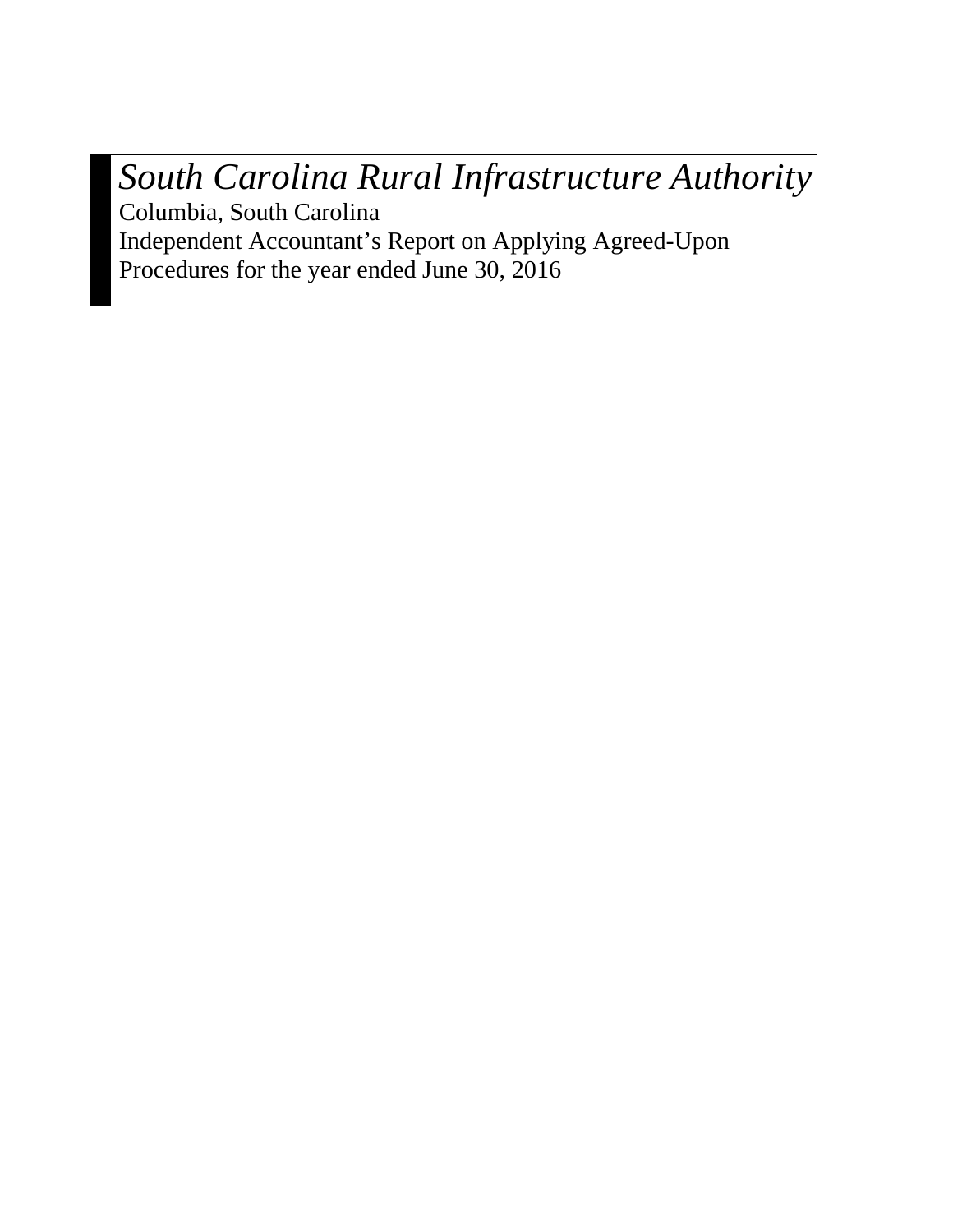

**George L. Kennedy, III, CPA State Auditor**

August 10, 2017

Members of the Authority South Carolina Rural Infrastructure Authority Columbia, South Carolina

This report on the application of agreed-upon procedures to the accounting records of the South Carolina Rural Infrastructure Authority for the fiscal year ended June 30, 2016, was issued by Brown CPA, LLC, under contract with the South Carolina Office of the State Auditor.

If you have any questions regarding this report, please let us know.

Respectfully submitted,

George & Kennedy, II

George L. Kennedy, III, CPA State Auditor

GLKIII/sag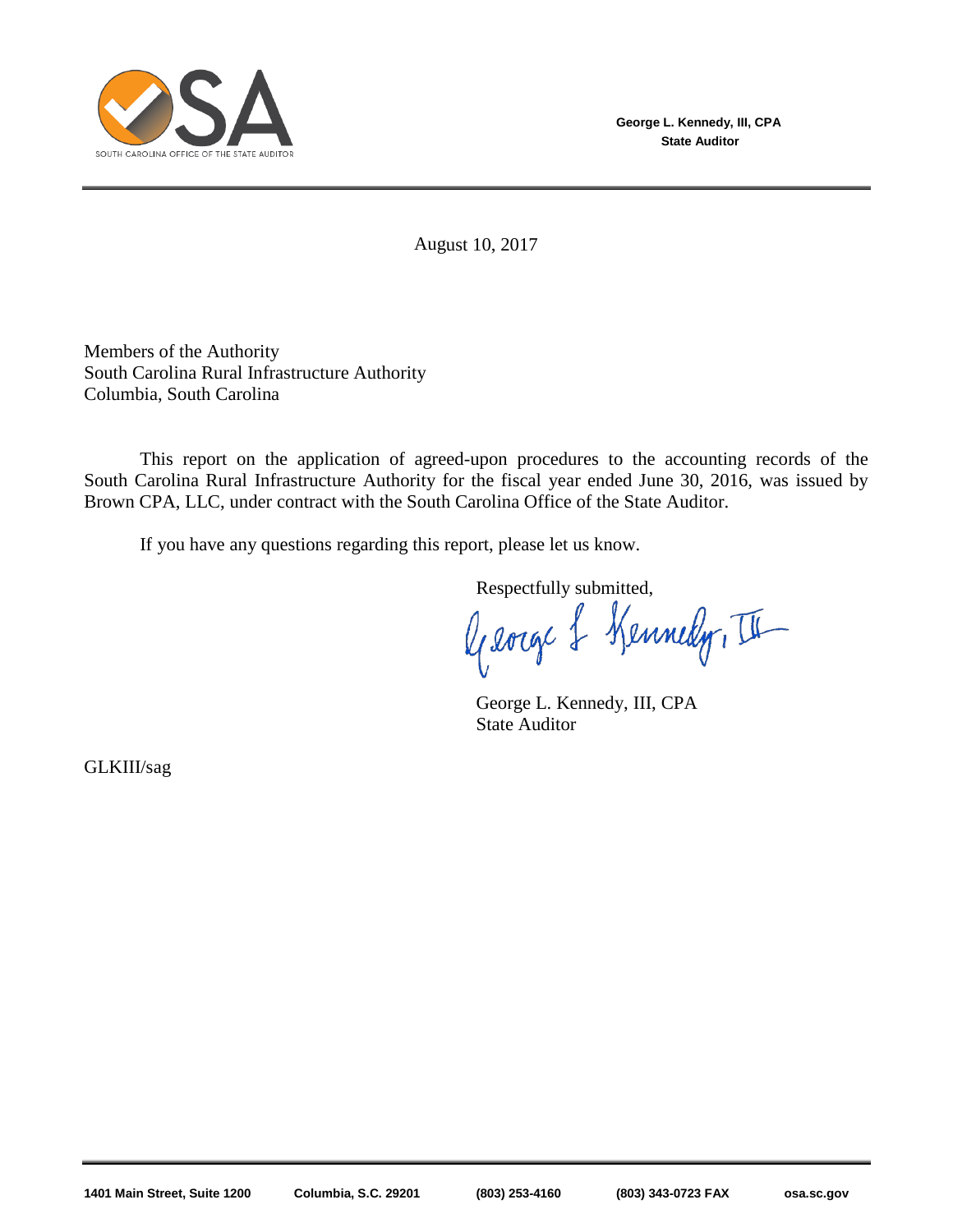# Contents

# Page

I. Independent Accountant's Report on Applying Agreed-Upon Procedures ....................... 1 – 3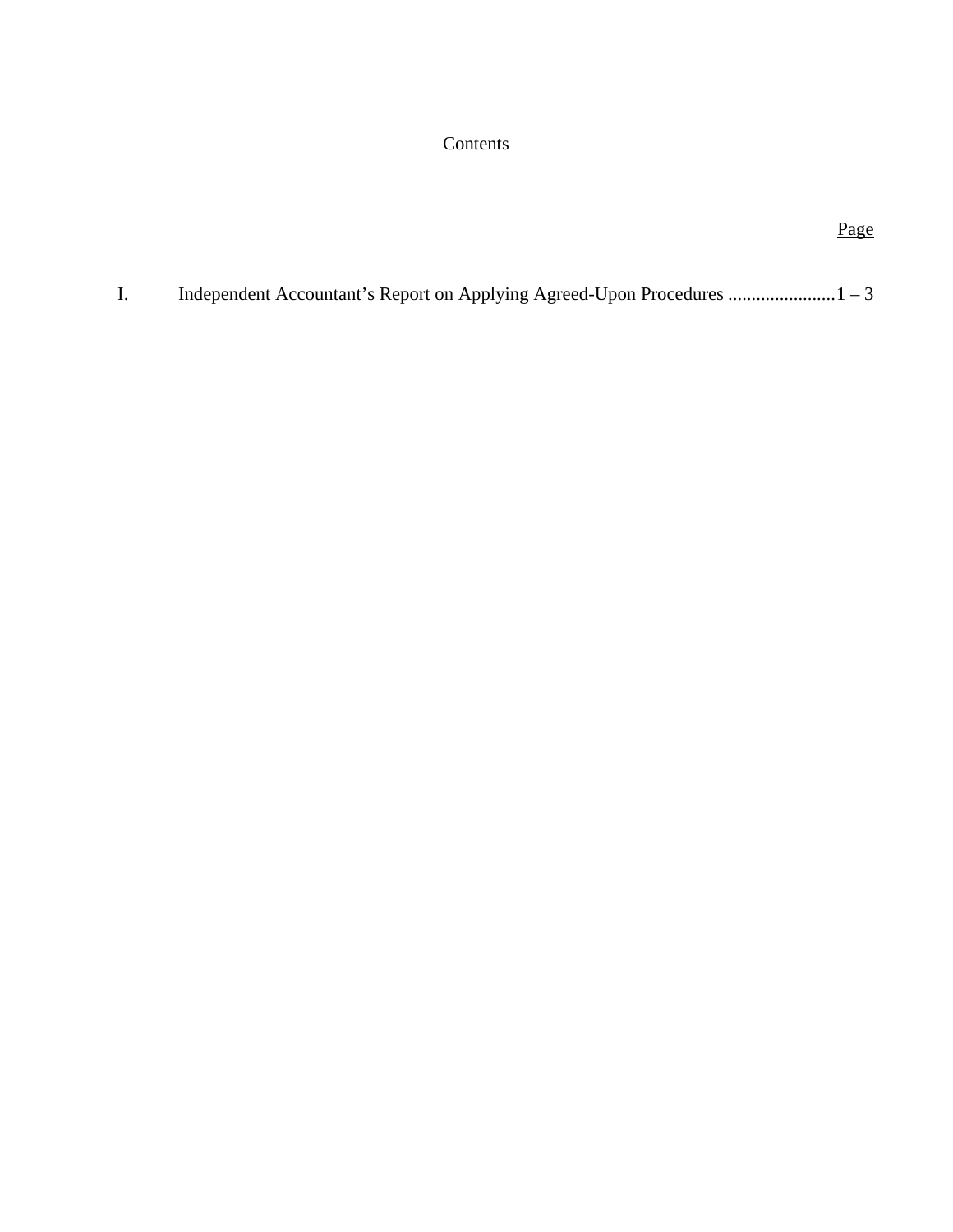# **BROWN CPA, LLC**

Independent Accountant's Report on Applying Agreed-Upon Procedures

Mr. George L. Kennedy, III CPA South Carolina State Auditor Columbia, South Carolina

We have performed the procedures described below, which were agreed to by the South Carolina Office of State Auditor and management of South Carolina Rural Infrastructure Authority (the "Department"), solely to assist you in evaluating the performance of the Department for the fiscal year ended June 30, 2016, in the areas addressed. The Department's management is responsible for its financial records, internal controls and compliance with State laws and regulations. This agreed-upon procedures engagement was conducted in accordance with attestation standards established by the American Institute of Certified Public Accountants. The sufficiency of these procedures is solely the responsibility of the specified parties in this report. Consequently, we make no representation regarding the sufficiency of the procedures described below either for the purpose for which this report has been requested or for any other purpose.

The procedures and the associated findings are as follows:

#### 1. **Cash Receipts and Revenues**

- We inspected 25 recorded receipts to determine if these receipts were properly described and classified in the accounting records in accordance with the Department's policies and procedures and State regulations.
- We inspected 5 recorded receipts to determine if these receipts were recorded in the proper fiscal year.
- We made inquiries and performed substantive procedures to determine if revenue collection and retention or remittance were supported by law.
- We compared current year recorded revenues at the subfund and account level from sources other than State General Fund appropriations to those of the prior year. We investigated changes in the restricted fund to ensure that revenue was classified properly in the Department's accounting records. The scope was based on agreed upon materiality levels  $$300,000$  – restricted fund and  $\pm 10$  percent.

The individual transactions selected were chosen randomly. We found no exceptions as a result of the procedures.

#### 2. **Non-Payroll Disbursements and Expenditures**

 We inspected 25 recorded non-payroll disbursements to determine if these disbursements were properly described and classified in the accounting records in accordance with the Department's policies and procedures and State regulations, were bona fide disbursements of the Department, and were paid in conformity with State laws and regulations; if the acquired goods and/or services were procured in accordance with applicable laws and regulations.

www.browncpallc.com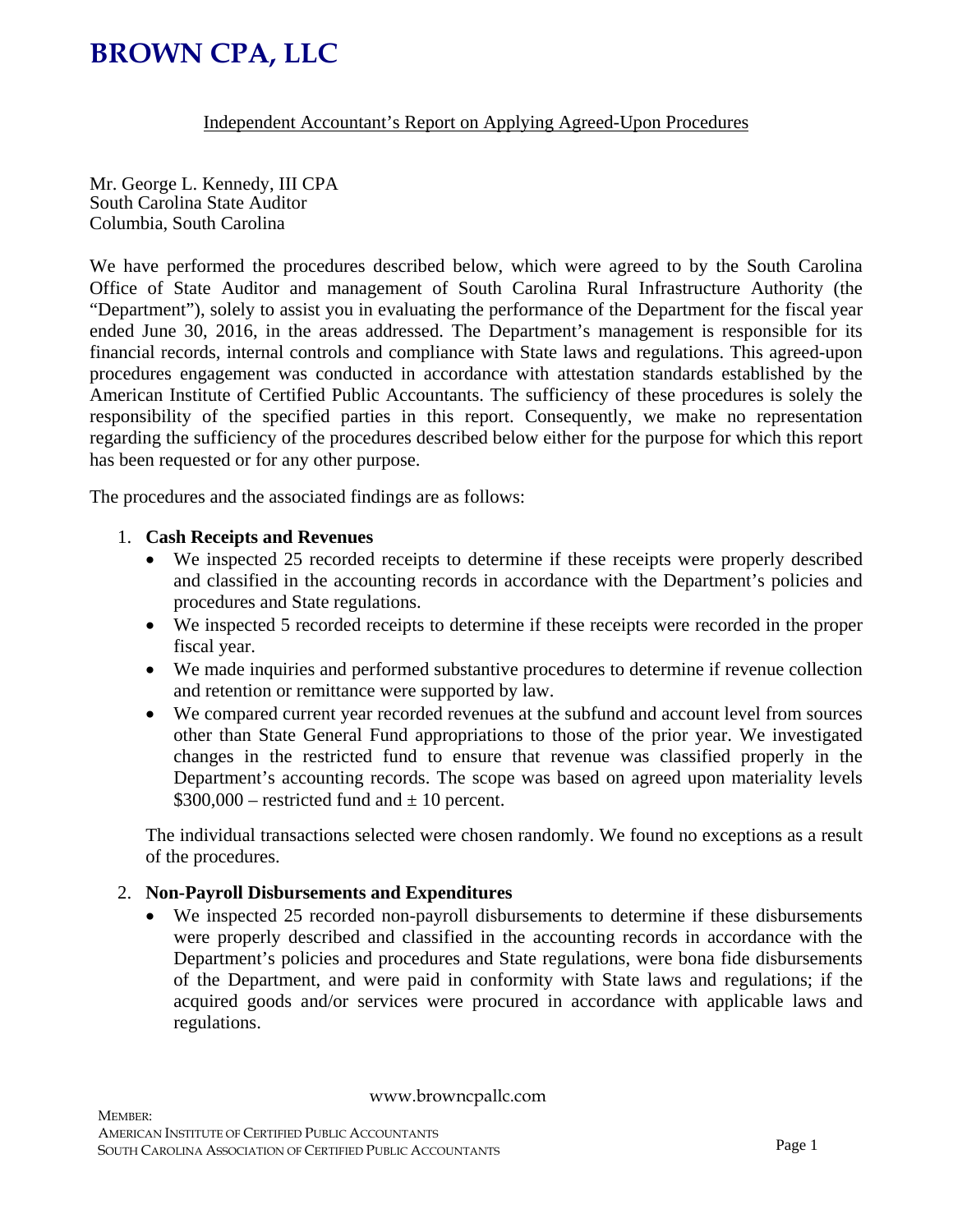- We inspected 5 recorded non-payroll disbursements to determine if these disbursements were recorded in the proper fiscal year.
- We compared current year expenditures at the subfund and account level to those of the prior year. We investigated changes in the general and restricted funds to ensure that expenditures were classified properly in the Department's accounting records. The scope was based on agreed upon materiality levels \$90,000 – general fund, \$54,000 – restricted fund and  $\pm 10$  percent.

The individual transactions selected were chosen randomly. We found no exceptions as a result of the procedures.

## 3. **Payroll Disbursements and Expenditures**

- We inspected 11 recorded payroll disbursements to determine if the selected payroll transactions were properly described, classified, and distributed in the accounting records; persons on the payroll were bona fide employees; payroll transactions were properly authorized and were in accordance with existing legal requirements and processed in accordance with the Department's policies and procedures and State regulations.
- We inspected payroll transactions for selected new employees and those who terminated employment to determine if the employees were added and/or removed from the payroll in accordance with the Department's policies and procedures, that the employee's first and/or last pay check was properly calculated and that the employee's leave payout was properly calculated in accordance with applicable State law.
- We compared current year payroll expenditures at the subfund and account level to those of the prior year. We investigated changes in the general and restricted funds to ensure that expenditures were classified properly in the Department's accounting records. The scope was based on agreed upon materiality levels \$90,000 – general fund, \$54,000 – restricted fund and  $\pm 10$  percent.
- We compared the percentage change in recorded personal service expenditures to the percentage change in employer contributions; and computed the percentage distribution of recorded fringe benefit expenditures by fund source and compared the computed distribution to the actual distribution of recorded payroll expenditures by fund source. We investigated changes of  $\pm$  10 percent to ensure that payroll expenditures were classified properly in the Department's accounting records.

The individual transactions selected were chosen randomly. We found no exceptions as a result of the procedures.

#### 4. **Journal Entries, Operating Transfers and Appropriation Transfers**

 We inspected 13 recorded journal entries, operating transfers, and appropriation transfers to determine if these transactions were properly described and classified in the accounting records; they agreed with the supporting documentation, the purpose of the transactions was documented and explained, the transactions were properly approved, and were mathematically correct; and the transactions were processed in accordance with the Department's policies and procedures and State regulations.

We found no exceptions as a result of the procedures.

#### 5. **General Ledger and Subsidiary Ledgers**

We inspected selected entries and monthly totals in the subsidiary records of the